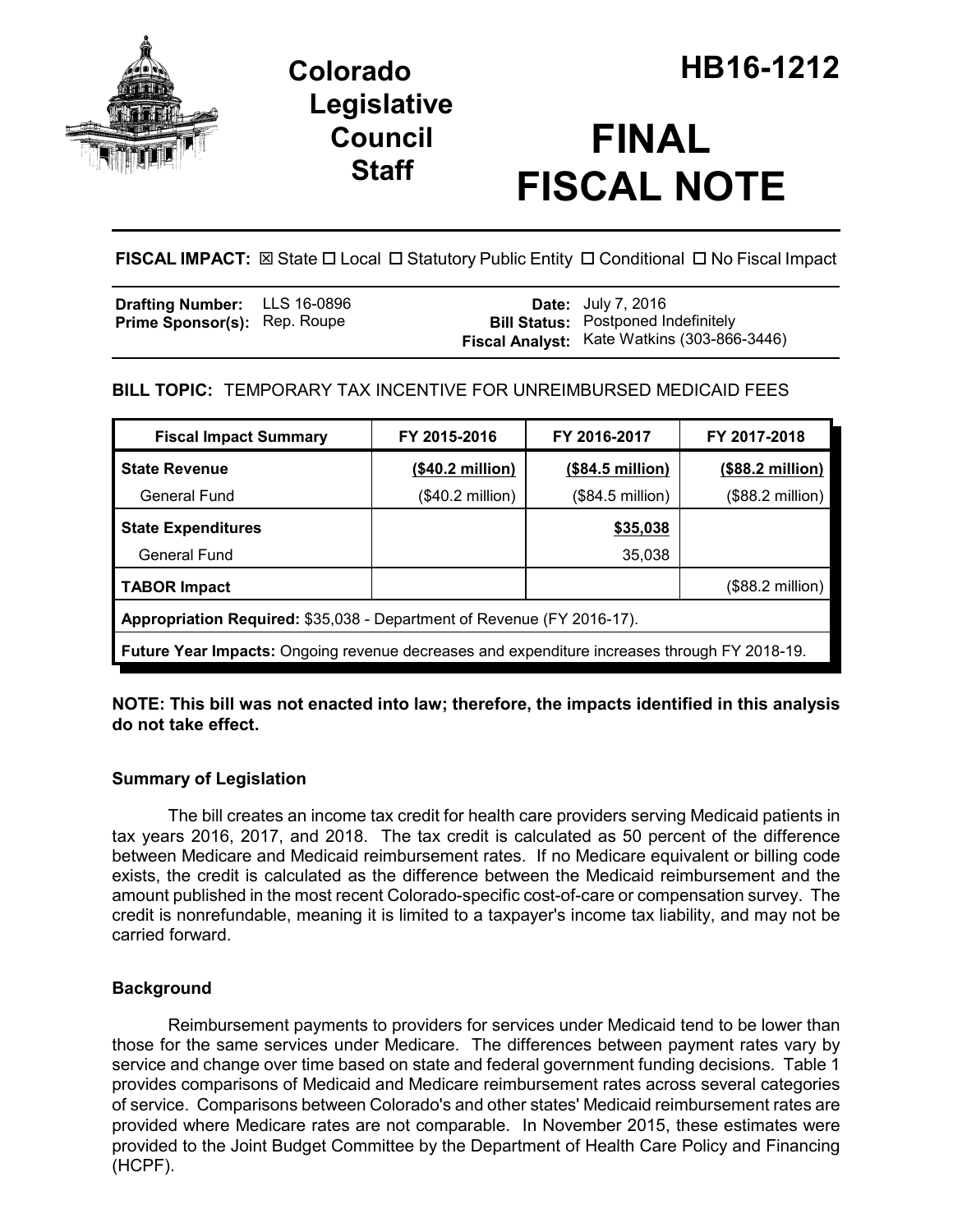| Table 1. Colorado Medicaid Provider Payment Rate Comparison Report |                                                               |  |  |  |
|--------------------------------------------------------------------|---------------------------------------------------------------|--|--|--|
| <b>Provider Type</b>                                               | <b>Percent of Medicare or</b><br><b>Other Rate Comparison</b> |  |  |  |
| Practitioner                                                       | 68.3%                                                         |  |  |  |
| Durable Medical Equipment/Supplies                                 | 81.7%                                                         |  |  |  |
| Transportation                                                     | 51.8%                                                         |  |  |  |
| Dental                                                             | 67.9%                                                         |  |  |  |
| Early and Periodic Screening, Diagnostic,<br>and Treatment (EPSDT) | 87.6%                                                         |  |  |  |
| Independent Laboratory                                             | 93.8%                                                         |  |  |  |
| Home and Community Based Services*                                 | 57.6% to 140.6%                                               |  |  |  |
| Home Health/Private Duty Nursing*                                  | 111.7% to 179.3%                                              |  |  |  |

*Source: Department of Health Care Policy and Financing, Colorado Medicaid Provider Payment Rate Comparison report. Published November 1, 2015. \*Ranges are shown for highest and lowest state comparisons.*

*Total Medicaid payments.* In FY 2014-15, net reimbursement payments to providers under Medicaid totaled \$6.2 billion. HCPF projects that payments will grow 13.1 percent in FY 2015-16 with the expansion in the Medicaid population. In FY 2016-17 and FY 2017-18, payments are expected to grow at a slower rate of 5.1 percent and 4.3 percent per fiscal year, respectively.

#### **State Revenue**

This bill will result in an estimated **General Fund revenue reduction of \$40.2 million in FY 2015-16 (half-year impact), \$84.5 million in FY 2016-17, \$88.2 million in FY 2017-18, and \$44.1 million in FY 2018-19 (half-year impact).**

*Data and assumptions***.** Revenue estimates are based on data provided by HCPF. These data provide the payment amount reimbursed to each Medicaid provider in FY 2014-15. Governmental entities, estates, and trusts were excluded from the data, as these entities are generally not subject to Colorado state income tax.

Of the 6,011 providers with unique federal employer identification numbers (FEINs), 405 could be matched to income tax data by the Colorado Department of Revenue. An estimate of the tax credit under this bill was calculated for each of the matched providers based on each taxpayers' Medicaid reimbursement payment, income tax liability, and an assumed ratio of Medicaid to Medicare payments of 71 percent. The 71 percent ratio is used as a simplifying assumption as Medicaid payment data do not include more detailed data for the type or amount of services offered. Based on these calculations, the average state income tax liability for these 405 providers was \$12,749. The estimated average tax credit was \$11,830 per taxpayer. Only 31.1 percent of the 405 taxpayers had a net income tax liability greater than \$0.

To determine the total state revenue impact, the average credit amount was multiplied by the larger universe of 6,011 providers. This amount was grown by HCPF's projections of growth in total Medicaid payments to arrive at the estimates for FY 2015-16 and beyond. Revenue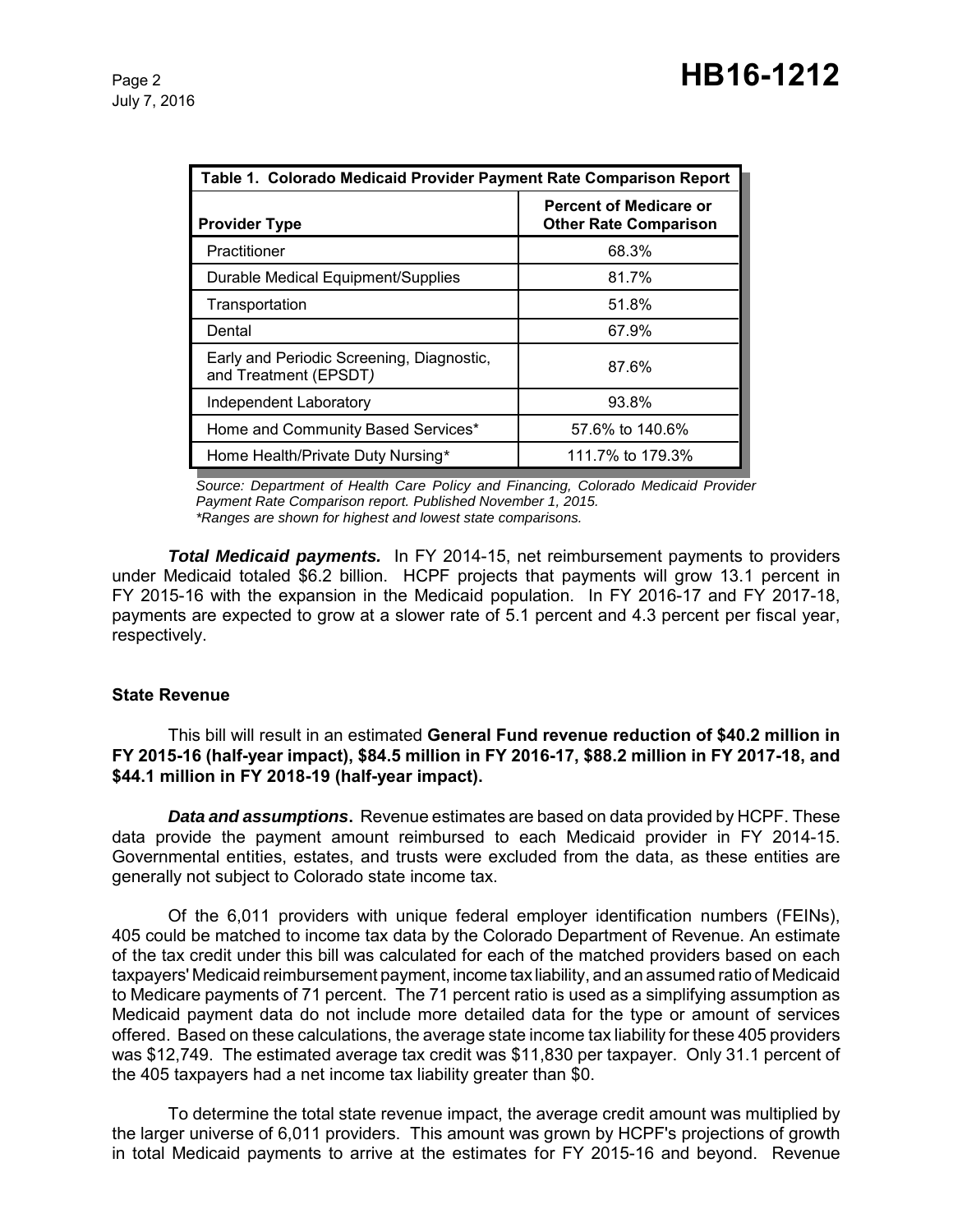July 7, 2016

estimates may under- or over-estimate the impact of this bill to the extent that the 405 providers for which tax data could be matched do not represent the full universe of providers, and to the extent that the 71 percent ratio under- or over-estimates the average reimbursement rate across services.

#### **TABOR Impact**

This bill reduces state revenue to the General Fund, which will reduce the amount of money required to be refunded under TABOR. TABOR refunds are paid out of the General Fund. Table 2 shows the projected impact on the mechanisms used to refund the TABOR surplus in current law. Revenue is refunded in the year following the year in which it is collected. In FY 2017-18, this bill is expected to reduce the surplus by \$88.2 million to an amount below the trigger for the individual income tax rate reduction refund mechanism. Remaining surplus revenue will be refunded through the Six Tier Sales Tax Refund mechanism.

| Table 2. Impact of HB 16-1212 on Current Refund Mechanisms                                                       |                                                                 |  |  |  |
|------------------------------------------------------------------------------------------------------------------|-----------------------------------------------------------------|--|--|--|
|                                                                                                                  | <b>FY 2017-18 Surplus</b><br>FY 2018-19 Refund<br>Tax Year 2018 |  |  |  |
| <b>Current Law</b><br>Revenue above the TABOR limit<br>Income Tax Rate Reduction<br>Sales Tax Refund             | \$246.1 million<br>230.1 million<br>16.0 million                |  |  |  |
| HB16-1212<br>Revenue above the TABOR limit<br>Income Tax Rate Reduction<br>Sales Tax Refund                      | 177.5 million<br>177.5 million                                  |  |  |  |
| <b>Change from Current Law</b><br>Revenue above the TABOR limit<br>Income Tax Rate Reduction<br>Sales Tax Refund | $(68.6 \text{ million})$<br>(230.1 million)<br>161.5 million    |  |  |  |

*Source: Legislative Council Staff March 2016 Forecast.*

#### **State Expenditures**

This bill will **increase state General Fund expenditures by \$35,038 in FY 2016-17 for the Department of Revenue.** Costs include programming, testing, and form change costs, as summarized in Table 3.

| Table 3. Expenditures Under HB16-1212 |            |            |            |  |  |  |
|---------------------------------------|------------|------------|------------|--|--|--|
| <b>Cost Components</b>                | FY 2015-16 | FY 2016-17 | FY 2017-18 |  |  |  |
| GenTax Programming                    |            | \$30,000   |            |  |  |  |
| GenTax Testing                        |            | 3,838      |            |  |  |  |
| Form Change Costs                     |            | 1,200      |            |  |  |  |
| <b>TOTAL</b>                          |            | \$35,038   |            |  |  |  |